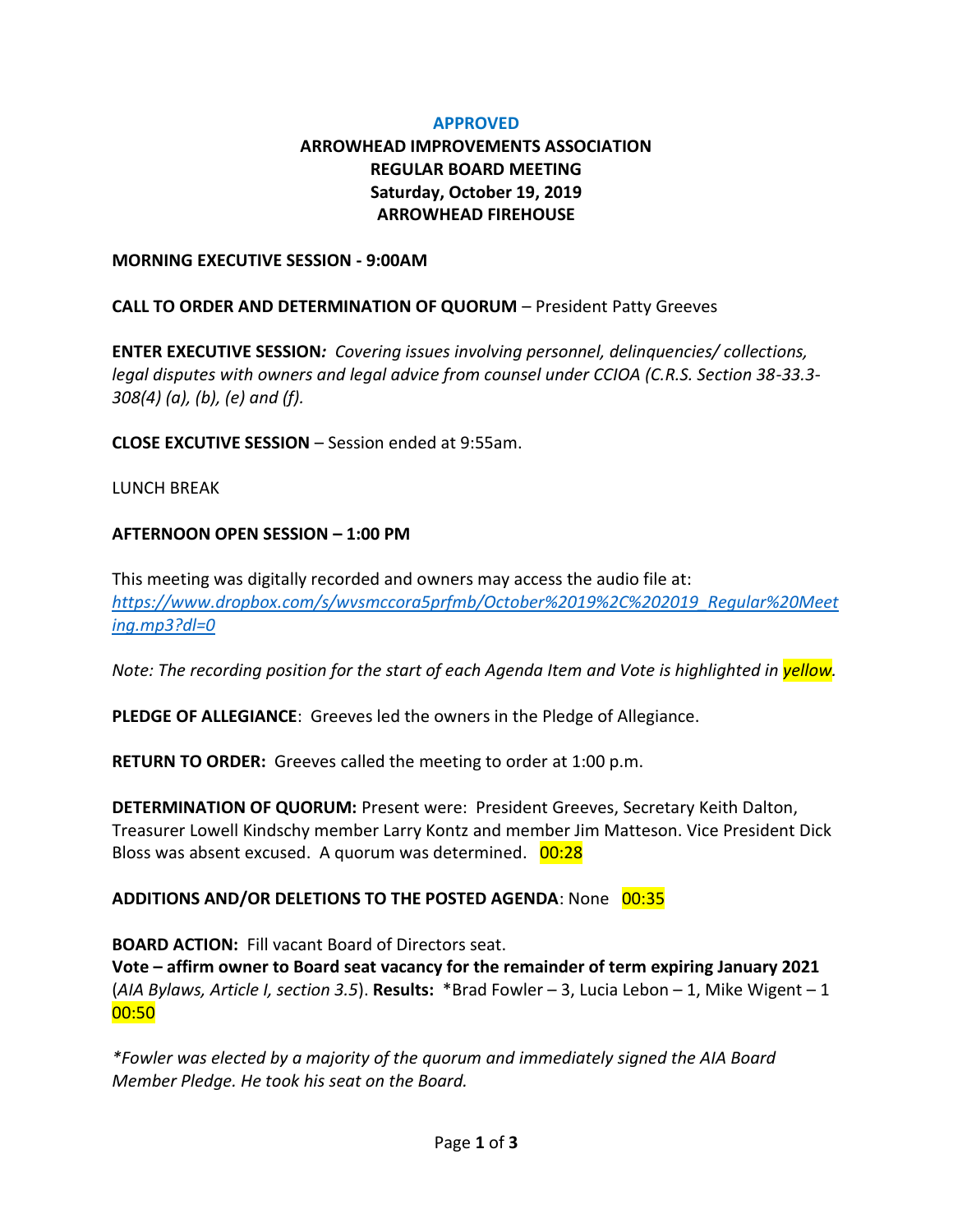## **EXPLANATION OF MORNING EXECUTIVE SESSION – Greeves 05:20**

## **APPROVAL OF THE MINUTES OF REGULAR BOARD AND ANNUAL OWNERS MEETINGS HELD ON SEPTEMBER 21, 2019:**

**Vote - approve Regular and Annual Owners Meeting minutes:** Motion by Dalton, seconded by Kindschy. Unanimously approved. 06:00

**REVIEW OF FINANCIAL STATEMENTS:** Kindschy reported on financials from September 2019. **Vote - approve Draft Financial Reports for September 2019:** Motion by Kontz, seconded by Greeves. Unanimously approved. 07:15

## **OWNER COMMENTS**:

Kathy Koeltzow - Annual community Christmas Party scheduled for Saturday December 7 at the Arrowhead Mountain Lodge. Volunteers, a guest count and food preparers are needed. 10:20

**OLD BUSINESS: None 13:15** 

## **NEW BUSINESS:**

- 1. Set 2020 Board Meeting dates -Greeves 13:20 Posted to AIA Website[: https://www.arrowhead1.org/agendas-minutes-meeting-info](https://www.arrowhead1.org/agendas-minutes-meeting-info)
- 2. Set date for end of camping season –Greeves 15:05 November 10 – weather/road conditions permitting.
- 3. Set date for closure of Horse Corrals Greeves 16:50 November 10 – weather/road conditions permitting.
- 4. Set date for opening of Winter Parking Lot for street vehicles -Matteson 17:10 No date selected – notice via website and Blast email.
- 5. Patrol snowmobile repair & replacement Dalton (for Bloss/Dave Reddish) 18:20
- 6. **Vote - cancel December 28, 2019 Board Meeting and authorize posting of a RESOLUTION FOR AMENDMENT TO REGULATIONS ADOPTED JUNE 22, 2019 (***increasing maximum shed size from 200sf to 350 sf)* **to be voted on at the Regular Board Meeting on January 18, 2020** – Motion by Dalton, seconded by Matteson. Unanimously approved.  $37:15$

## **COMMITTEE REPORTS:**

- 1. Communications Dalton 41:20
- 2. Design Review Committee Greeves 42:30